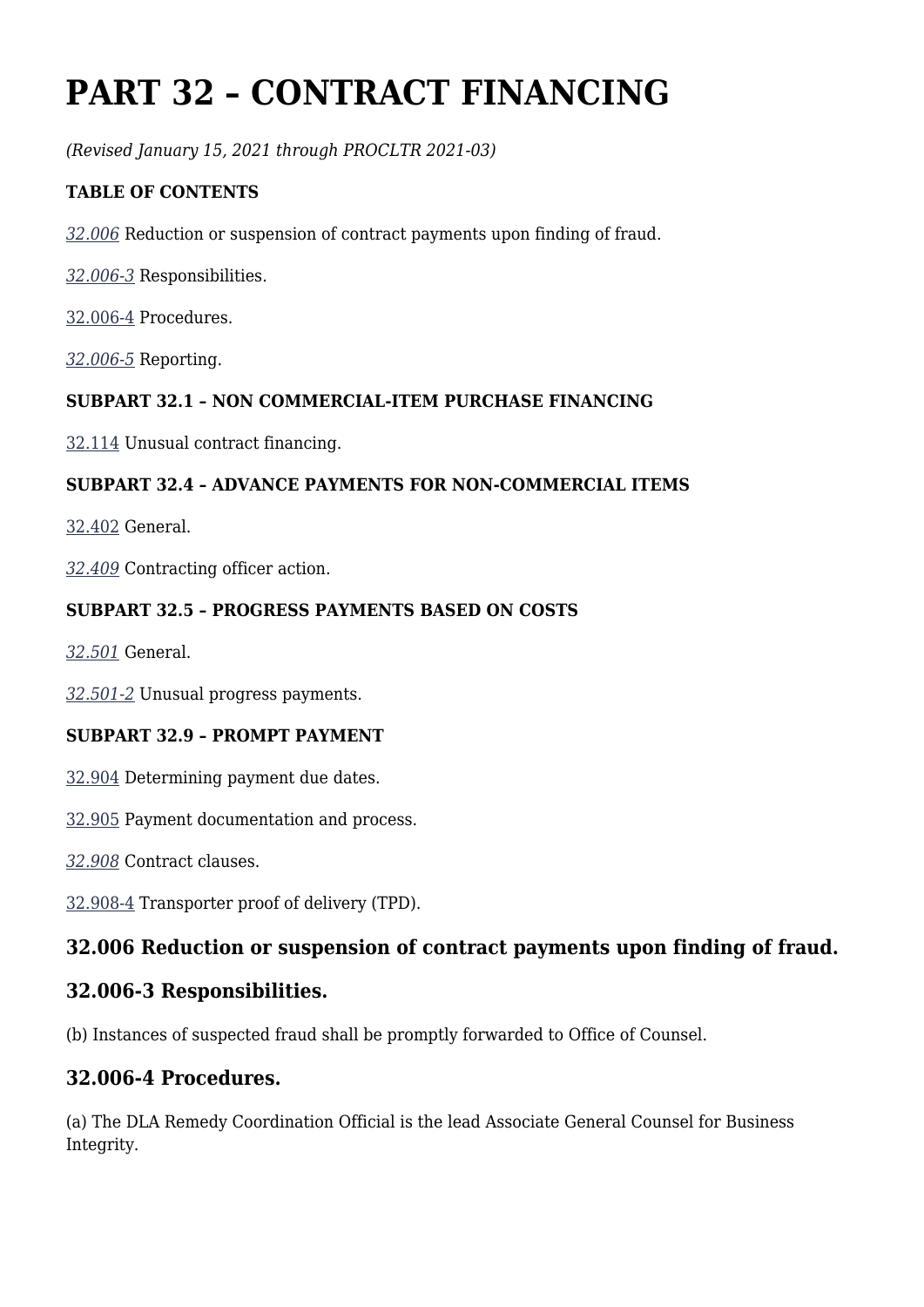## **32.006-5 Reporting.**

The DLA Remedy Coordination Official prepares the annual report that is submitted by the DLA Director to the Under Secretary of Defense for Acquisition and Sustainment (USD (A&S)) through the Director of Defense Pricing and Contracting (DPC).

# **SUBPART 32.1 – NON-COMMERCIAL ITEM PURCHASE FINANCING**

*(Revised March 29, 2016 through PROCLTR 16-06)*

### **32.114 Unusual contract financing.**

The contracting officer shall submit the proposed alternate financing arrangement to the DLA Acquisition Contract and Pricing Compliance Division for DLA Acquisition Director approval and submission to DPC.

# **SUBPART 32.4 – ADVANCE PAYMENTS FOR NON-COMMERCIAL ITEMS**

*(Revised March 29, 2016 through PROCLTR 16-06)*

## **32.402 General.**

(e)(1) The approval authority is the DLA Acquisition Director.

(2) The DLA Acquisition Director shall coordinate with the DLA Comptroller before advance payment authorization.

### **32.409 Contracting officer action.**

Contracting officers shall transmit their recommendation for approval or disapproval to the DLA Acquisition Contract and Pricing Compliance Division for submission to the approval authority.

# **SUBPART 32.5 – PROGRESS PAYMENTS BASED ON COSTS**

*(Revised March 29, 2016 through PROCLTR 16-06)*

# **32.501 General.**

### **32.501-2 Unusual progress payments.**

(a) All unusual progress payments provisions along with supporting information, shall be **s**ubmitted to the DLA Acquisition Contract and Pricing Compliance Division to obtain DLA Acquisition Director and DLA Finance coordination prior to submission to DPC for approval.

# **SUBPART 32.9 – PROMPT PAYMENT**

*(Revised January 15, 2021 through PROCLTR 2021-03)*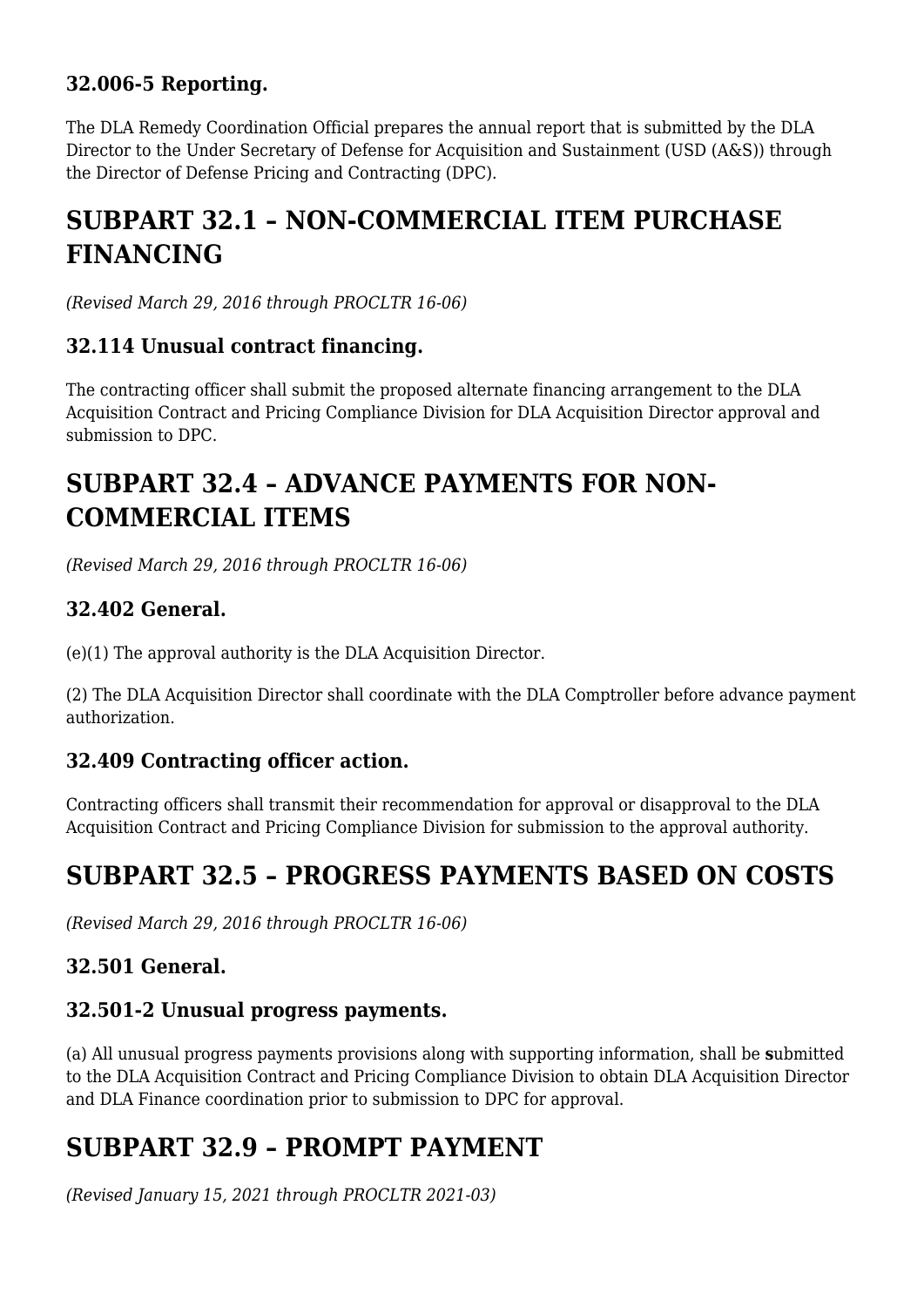# **32.904 Determining payment due dates.**

(b)(1)(S-90) DLA is placing renewed emphasis on contract funding controls as a result of reduced cash reserves and audit readiness. Contracting officers shall not specify contract payment terms providing for payment earlier than the 30-day period specified in FAR 52.232-25, Prompt Payment, or the prompt payment regulations referenced in FAR 52.212-4, Contract Terms and Conditions – Commercial Items, as applicable; unless the contracting officer negotiates adequate consideration in exchange for more favorable contract payment terms.

(S-91) Consideration may include, but is not limited to, the following:

(A) Reduced pricing or discounts;

(B) Expedited delivery schedule;

(C) Warranty guarantees;

(D) Additional testing of a critical part; or

(E) Prioritization.

### **32.905 Payment documentation and process.**

(a) General.

(S-90)(1) Transporter proof of delivery (TPD).

(i) TPD is a commercial document generated by the contractor and/or the transporter of supplies and signed by the Government customer at time of delivery. TPD, in combination with adequate contractor documentation cross-referencing the TPD to the specific supplies provided, demonstrates customer receipt. Coupled with acceptance, this documentation allows the Government to initiate the payment process. The TPD process enables contractors to take advantage of existing wide area work flow (WAWF) functionality to execute the submission of proof of delivery documentation.

(ii) TPD is not a substitute for any other requested receipt and acceptance documentation, such as the material receipt acknowledgement (MRA) or the WAWF receiving report (RR), but is a supplement to such documentation.

(b) Content of invoices.

(S-90)(1) Transporter proof of delivery (TPD).

(i) DLA may accept supplies based on submission by the contractor of satisfactory documentation to demonstrate customer receipt of supplies under a specific contract or order in accordance with 32.905(a)(S-90)(1).

(ii) If the customer has submitted a supply discrepancy report (SDR) or MRA discrepancy indicator, payment shall not be made until the discrepancy is resolved.

(c) Authorization to pay.

(S-90)(1) Transporter proof of delivery (TPD).

(i) Application. Contracting officers at DLA Aviation, DLA Land and Maritime, and DLA Troop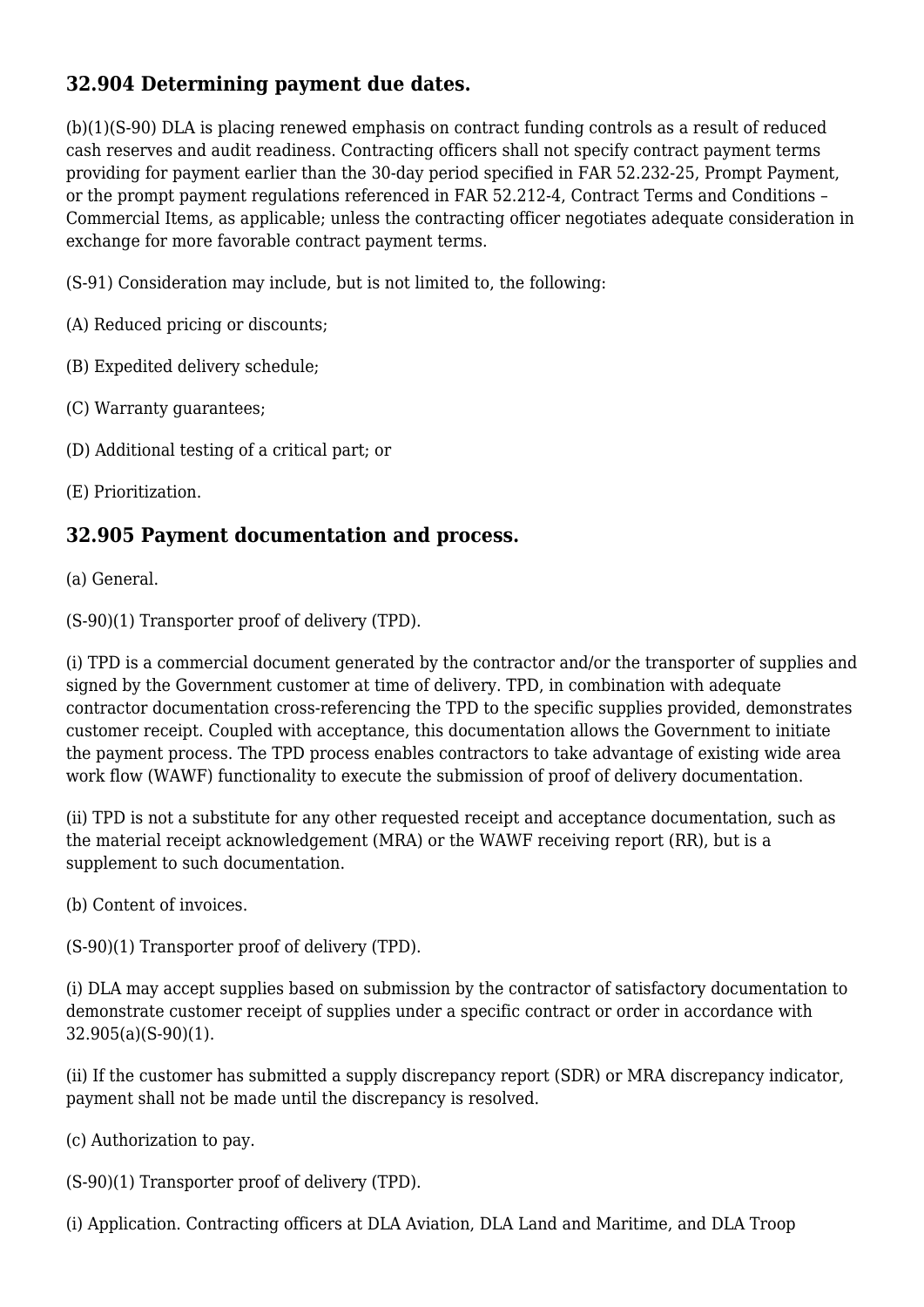Support shall insert procurement note H15, Transporter Proof of Delivery (TPD), in solicitations and awards for supplies when all of the following conditions apply:

(A) Contract deliveries will be made directly to DLA customers;

(B) Award will be made on a fixed-price basis;

(C) Inspection or acceptance at source is not required;

(D) Use of fast payment procedures is not authorized;

(E) Shipments to overseas destinations or to containerization consolidation points are not required; and

(F) Acquisition is not being conducted under the subsistence total order and receipt electronic system (STORES), Defense Medical Logistics Standard Support (DMLSS), Industrial Prime Vendor (IPV), or Integrated Logistics Partner (ILP) programs.

- (ii) Transporter proof of delivery procedural guidance.
- (A) Contract terms are as follows:
- *(1)* Designate "inspection" and "acceptance" as "other;" and

*(2)* Designate the "Acceptor at Other" Department of Defense activity address code (DoDAAC) as follows:

- *(i)* If "issue by" DoDAAC is SPM1 or SPE1, use SP1001.
- *(ii)* If "issue by" DoDAAC is SPM2 or SPE2, use SP2001.
- *(iii)* If "issue by" DoDAAC is SPM3 or SPE3, use SP3001.
- *(iv)* If "issue by" DoDAAC is SPM4A1 or SPE4A1, use SP4001.
- *(v)* If "issue by" DoDAAC is SPM5 or SPE5, use SP5001.
- *(vi)* If "issue by" DoDAAC is SPM7L1 or SPE7L1, use SP7001.
- *(vii)* If "issue by" DoDAAC is SPM7M1 or SPE7M1, use SP7001.
- *(viii)* If "issue by" DoDAAC is SPM8 or SPE8, use SP8001.

(B) Financial customer liaison (FCL) and supply chain responsibilities are as follows:

*(1)* The FCL will initiate a request to the contractor for proof of delivery as appropriate in accordance with procure to pay (P2P) process cycle memorandum (PCM) 11, blocked invoice. When a contractor resubmits the wide area work flow (WAWF) receiving report (RR) with TPD documentation attached, the FCL will review the documentation to determine if sufficient information is provided to adequately demonstrate customer receipt. If not, the FCL will respond to the contractor and identify the additional information that must be submitted. If the documentation is satisfactory, and no discrepancy notification has been submitted by the customer, the FCL will accept the supplies in WAWF. This will generate a transaction resulting in the posting of a goods receipt in the enterprise business system (EBS), which will allow the payment process to begin.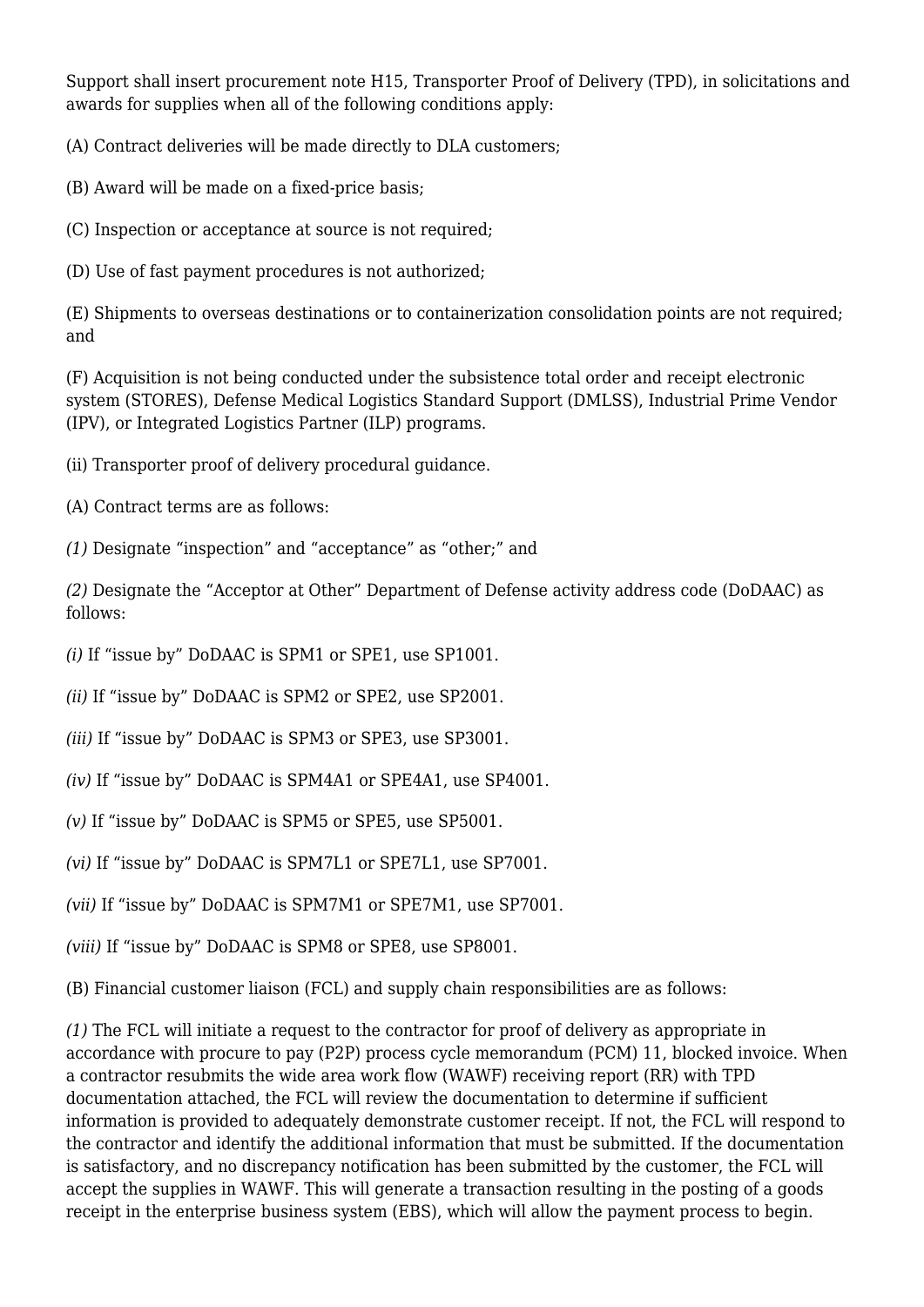*(2)* The customer is still required to submit the material receipt acknowledgement (MRA), and supply chains shall continue to ensure that follow up action is taken by appropriate personnel to obtain the MRA from the customer when it is not provided.

## **32.908 Contract clauses.**

# **32.908-94 Transporter proof of delivery (TPD).**

Insert procurement note H15, Transporter Proof of Delivery, in solicitations and awards for supplies when applicable in accordance with  $32.905(c)(S-90)(1)(i)$  and when either the clause at 52.232-25, Prompt Payment, or the clause at 52.212-4, Contract Terms and Conditions – Commercial Items, is used.

\*\*\*\*\*

H15 Transporter proof of delivery (TPD) (JAN 2021)

(a) Definition. As used in this procurement note, transporter proof of delivery (TPD) means a commercial document that is generated by the Contractor and/or the Contractor's transporter of supplies and that is signed by the Government customer in order to document delivery of supplies under this contract/order. Examples of TPD are United Parcel Service (UPS) or Federal Express (FEDEX) delivery tracking reports. TPD documentation must include a customer signature, or visibility of the name of the customer who signed.

(b) When this procurement note is included in the contract or order, the Government may use TPD, in combination with adequate Contractor documentation cross-referencing the TPD to the specific supplies provided, as a basis for accepting the supplies. TPD with adequate supporting documentation satisfies the receipt report requirement and, coupled with acceptance, allows the Government to initiate the payment process, if all other applicable payment conditions are satisfied.

(c) To facilitate the payment process, the Government will initiate a request for the Contractor to provide TPD when the customer has not provided receipt acknowledgement to the buying activity. If TPD is requested and the Contractor agrees to provide it, the documentation must include the customer signature, or visibility of the name of the customer who signed, and as much of the following information as possible:

- (1) Contract number or order number;
- (2) Contract line item number (CLIN);
- (3) Unit price;
- (4) Quantity of items;
- (5) Extended price;
- (6) National stock number (NSN);
- (7) Delivery date;
- (8) Recipient organization's name and address;
- (9) Receiving activity Department of Defense activity address code (DoDAAC);